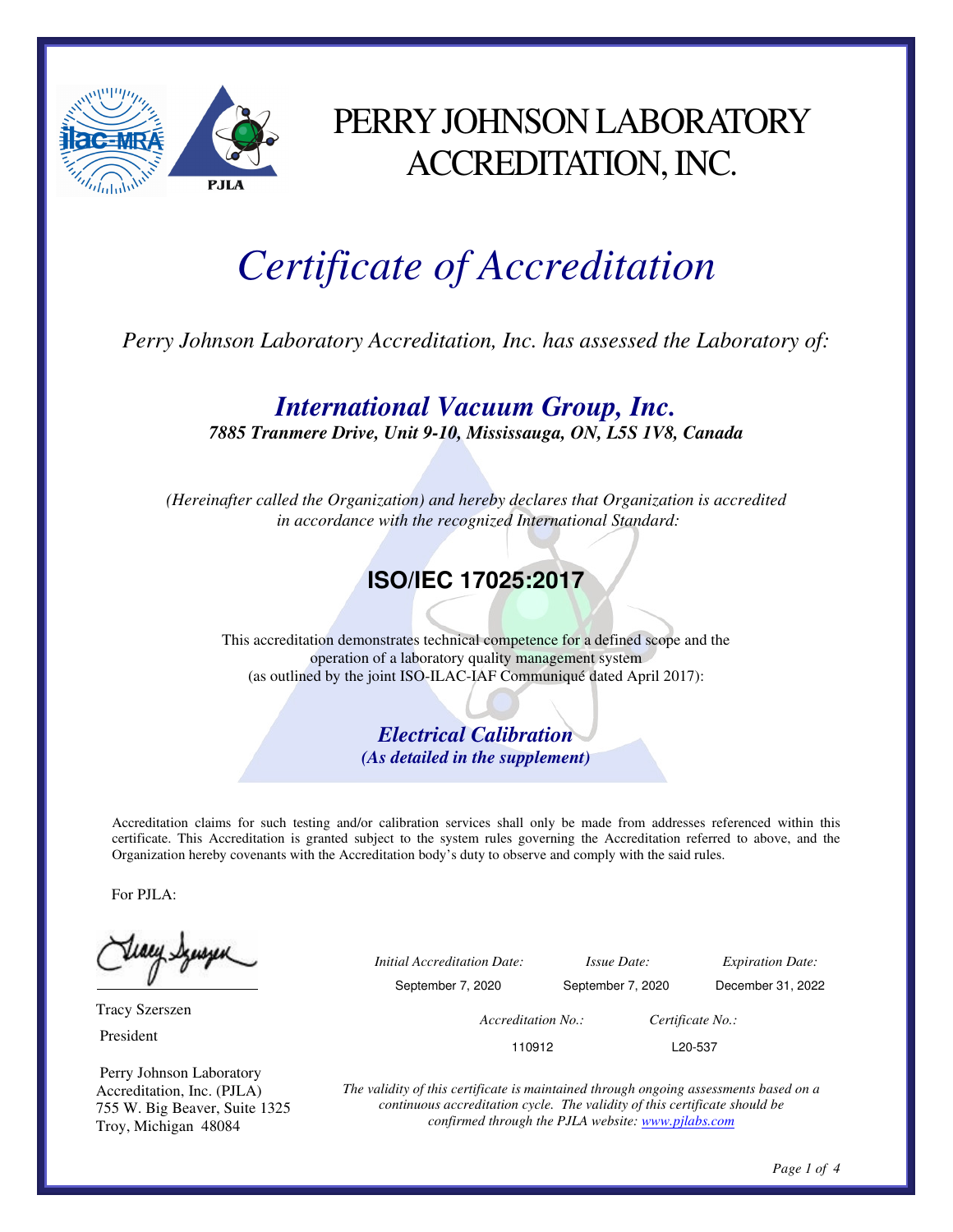

#### *Certificate of Accreditation: Supplement*

**International Vacuum Group, Inc,** 

7885 Tranmere Drive, Unit 9-10, Mississauga, ON, L5S 1V8, Canada Contact Name: Remus Bica Phone: 289-400-6407

*Accreditation is granted to the facility to perform the following calibrations:*

| Electrical                                       |                                                                        |                                                                                            |                                                                                                      |
|--------------------------------------------------|------------------------------------------------------------------------|--------------------------------------------------------------------------------------------|------------------------------------------------------------------------------------------------------|
| MEASURED INSTRUMENT,<br><b>QUANTITY OR GAUGE</b> | <b>RANGE OR NOMINAL DEVICE SIZE</b><br><b>AS APPROPRIATE</b>           | <b>CALIBRATION AND MEASUREMENT</b><br><b>CAPABILITY EXPRESSED</b><br>AS AN UNCERTAINTY (±) | <b>CALIBRATION</b><br><b>EQUIPMENT</b><br>AND<br><b>REFERENCE</b><br><b>STANDARDS</b><br><b>USED</b> |
| DC VoltageFO                                     | $0$ mV to $110$ mV                                                     | $0.025\%$ of Reading + 0.015% of Full Scale                                                | Electrical                                                                                           |
| Measurement                                      |                                                                        |                                                                                            | Measurement<br>with                                                                                  |
|                                                  | $0 V$ to $1.1 V$                                                       | $0.025\%$ of Reading + $0.005\%$ of Full Scale                                             | Fluke741B,<br>Fluke744                                                                               |
|                                                  | 0 V to 11 V                                                            | $0.025\%$ of Reading + 0.005% of Full Scale                                                | WI-700-001                                                                                           |
|                                                  | 0 V to 110 V                                                           | $0.05\%$ of Reading + $0.005\%$ of Full Scale                                              |                                                                                                      |
|                                                  | 0 V to 300 V                                                           | $0.05\%$ of Reading + $0.005\%$ of Full Scale                                              |                                                                                                      |
|                                                  | Equipment to Output AC Voltage at the listed FrequenciesFO             |                                                                                            |                                                                                                      |
| 20 Hz to 40 Hz                                   | 0 V to 1.1 V                                                           | 2% of Reading + 10% of Full Scale                                                          |                                                                                                      |
| 40 Hz to 500 Hz                                  | 0 V to 1.1 V                                                           | $0.5\%$ of Reading + 5% of Full Scale                                                      |                                                                                                      |
| 500 Hz to 1 kHz                                  | 0 V to 1.1 V                                                           | 2% of Reading + 10% of Full Scale                                                          |                                                                                                      |
| 1 kHz to 5 kHz                                   | 0 V to 1.1 V                                                           | 10% of Reading + 20% of Full Scale                                                         |                                                                                                      |
|                                                  | Equipment to Output AC Voltage at the listed Frequencies <sup>FO</sup> |                                                                                            |                                                                                                      |
| 20 Hz to 40 Hz                                   | 0 V to 11 V                                                            | 2% of Reading + 10% of Full Scale                                                          |                                                                                                      |
| 40 Hz to 500 Hz                                  | 0 V to 11 V                                                            | $0.5\%$ of Reading + 5% of Full Scale                                                      |                                                                                                      |
| 500 Hz to $1$ kHz                                | 0 V to 11 V                                                            | 2% of Reading + 10% of Full Scale                                                          |                                                                                                      |
| 1 kHz to 5 kHz                                   | 0 V to 11 V                                                            | 10% of Reading + 20% of Full Scale                                                         |                                                                                                      |
| DC CurrentFO                                     | 0 mA to 110 mA                                                         | $0.01\%$ of Reading + 0.015% of Full Scale                                                 |                                                                                                      |
| Measurement                                      |                                                                        |                                                                                            |                                                                                                      |
| Resistance                                       | $0 \Omega$ to 11 $\Omega$                                              | 0.05% of Reading + 0.05 $\Omega$                                                           |                                                                                                      |
| MeasurementFO                                    | $0 \Omega$ to 110 $\Omega$                                             | $0.05\%$ of Reading + 0.05 $\Omega$                                                        |                                                                                                      |
|                                                  | $0 \Omega$ to 1.1 k $\Omega$                                           | $0.05\%$ of Reading + 0.5 $\Omega$                                                         |                                                                                                      |
|                                                  | $0 \Omega$ to 11 k $\Omega$                                            | 0.1% of Reading + 10 $\Omega$                                                              |                                                                                                      |
| Frequency<br>MeasurementFO                       | 1.00 Hz to 109.99 Hz                                                   | $0.05$ Hz                                                                                  |                                                                                                      |
|                                                  | 110.0 Hz to 1099.9 Hz                                                  | $0.5$ Hz                                                                                   |                                                                                                      |
|                                                  | 1.100 kHz to 10.999 kHz                                                | $0.005$ kHz                                                                                |                                                                                                      |
|                                                  | 11.00 kHz to 50.00 kHz                                                 | $0.05$ kHz                                                                                 |                                                                                                      |
| DC Voltage OutputFO                              | $0\:\rm mV$ to $110\:\rm mV$                                           | $0.01\%$ of Reading + 0.005% of Full Scale                                                 |                                                                                                      |
|                                                  | 0 V to 1.1 V                                                           | $0.01\%$ of Reading + 0.005% of Full Scale                                                 |                                                                                                      |
|                                                  | 0 V to 15 V                                                            | $0.01\%$ of Reading + 0.005% of Full Scale                                                 |                                                                                                      |
| DC Current Output <sup>FO</sup>                  | 22 mA/ Source mA                                                       | $0.01\%$ of Reading + 0.015% of Full Scale                                                 |                                                                                                      |
|                                                  | 22 mA/ Simulate Transmitter                                            | $0.02\%$ of Reading + 0.03% of Full Scale                                                  |                                                                                                      |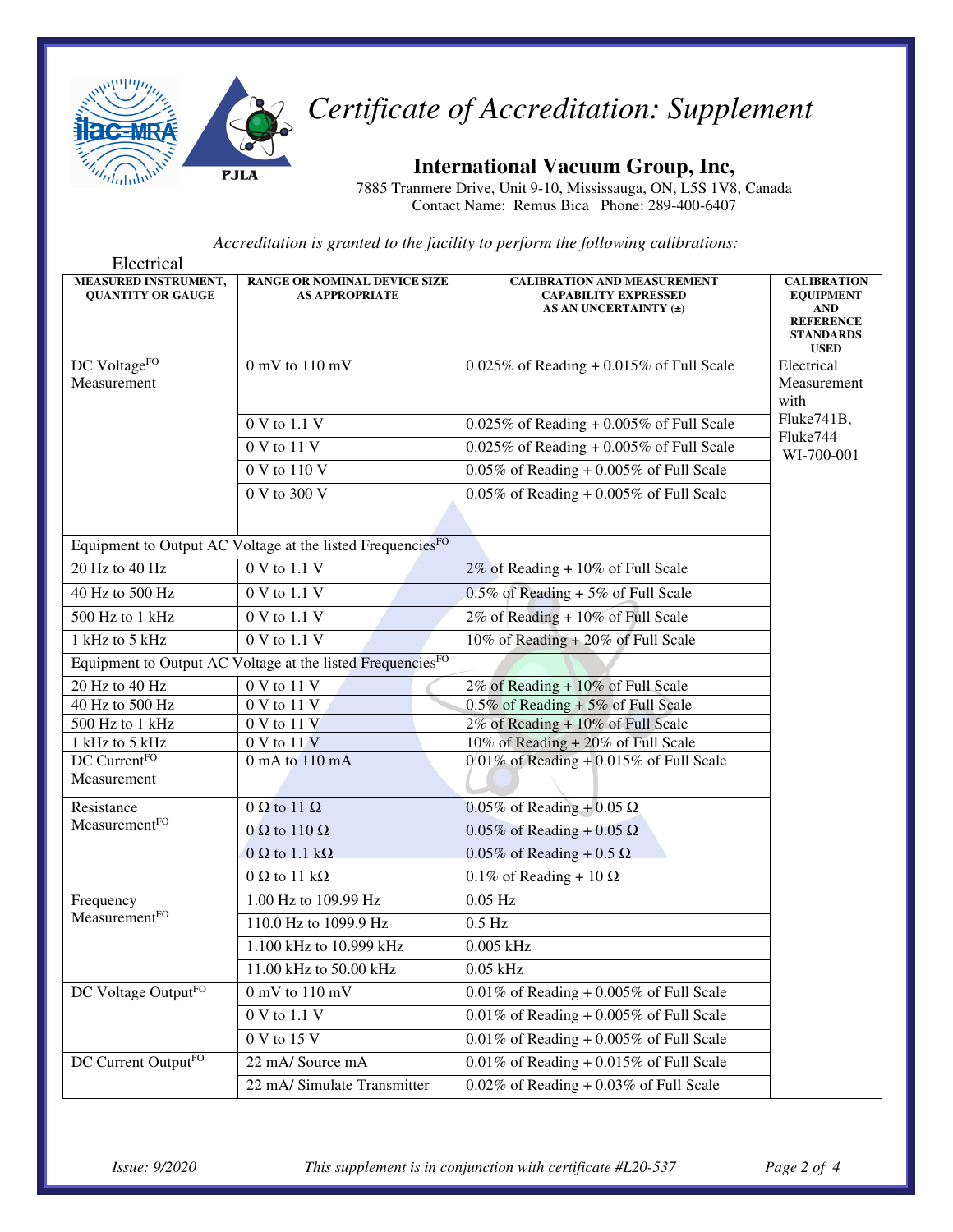

## *Certificate of Accreditation: Supplement*

**International Vacuum Group, Inc,** 

7885 Tranmere Drive, Unit 9-10, Mississauga, ON, L5S 1V8, Canada Contact Name: Remus Bica Phone: 289-400-6407

*Accreditation is granted to the facility to perform the following calibrations:*

| Electrical                                       |                                                              |                                                                                            |                                                                                                             |
|--------------------------------------------------|--------------------------------------------------------------|--------------------------------------------------------------------------------------------|-------------------------------------------------------------------------------------------------------------|
| MEASURED INSTRUMENT,<br><b>QUANTITY OR GAUGE</b> | <b>RANGE OR NOMINAL DEVICE SIZE</b><br><b>AS APPROPRIATE</b> | <b>CALIBRATION AND MEASUREMENT</b><br><b>CAPABILITY EXPRESSED</b><br>AS AN UNCERTAINTY (±) | <b>CALIBRATION</b><br><b>EQUIPMENT</b><br><b>AND</b><br><b>REFERENCE</b><br><b>STANDARDS</b><br><b>USED</b> |
| Resistance Sourcing <sup>FO</sup>                | $0 \Omega$ to 11 $\Omega$                                    | $0.01\%$ of Reading + 0.02 $\Omega$                                                        | Electrical                                                                                                  |
|                                                  | $0 \Omega$ to 110 $\Omega$                                   | $0.01\%$ of Reading + 0.04 $\Omega$                                                        | Measurement                                                                                                 |
|                                                  | $0 \Omega$ to 1.1 k $\Omega$                                 | 0.02% of Reading + 0.5 $\Omega$                                                            | with                                                                                                        |
|                                                  | $0 \Omega$ to 11 k $\Omega$                                  | 0.03% of Reading + 5 $\Omega$                                                              | Fluke741B,                                                                                                  |
| Frequency SourcingFO                             | 0.00 Hz to 10.99 Hz                                          | $0.01$ Hz                                                                                  | Fluke744                                                                                                    |
|                                                  | 11.00 Hz to 109.99 Hz                                        | $0.1$ Hz                                                                                   | WI-700-001                                                                                                  |
|                                                  | 110.0 Hz to 1099.9 Hz                                        | $0.1$ Hz                                                                                   |                                                                                                             |
|                                                  | 1.100 kHz to 21.999 kHz                                      | $0.002$ kHz                                                                                |                                                                                                             |
|                                                  | 22.000 kHz to 50.000 kHz                                     | $0.005$ kHz                                                                                |                                                                                                             |
| <b>Temperature Calibration</b>                   | -250 °C to -200 °C                                           | $0.2$ °C                                                                                   |                                                                                                             |
| Indication & Control                             | -200 °C to -100 °C                                           | $0.2$ °C                                                                                   |                                                                                                             |
| Equipment used with                              | -200 °C to -100 °C                                           | 0.2 °C                                                                                     |                                                                                                             |
| Thermocouple Type EFO                            | 600 °C to 1 000 °C                                           | 0.2 °C                                                                                     |                                                                                                             |
| <b>Temperature Calibration</b>                   | -200 °C to -100 °C                                           | 0.2 °C                                                                                     |                                                                                                             |
| Indication & Control                             | -100 °C to 900 °C                                            | 0.2 °C                                                                                     |                                                                                                             |
| Equipment used with                              | 900 °C to 1 300 °C                                           | $0.2 \text{ °C}$                                                                           |                                                                                                             |
| Thermocouple Type NFO                            |                                                              |                                                                                            |                                                                                                             |
| <b>Temperature Calibration</b>                   | -210 °C to -100 °C                                           | $0.2\degree C$                                                                             |                                                                                                             |
| Indication & Control                             | -100 °C to 800 °C                                            | $0.2$ °C                                                                                   |                                                                                                             |
| Equipment used with                              | 800 °C to 1 200 °C                                           | $0.2$ °C                                                                                   |                                                                                                             |
| Thermocouple Type JFO                            |                                                              |                                                                                            |                                                                                                             |
| <b>Temperature Calibration</b>                   | -200 °C to -100 °C                                           | $0.2 \text{ °C}$                                                                           |                                                                                                             |
| Indication & Control                             | -100 °C to 400 °C                                            | $0.2$ °C                                                                                   |                                                                                                             |
| Equipment used with                              | 400 °C to 1 200 °C                                           | 0.2 °C                                                                                     |                                                                                                             |
| Thermocouple Type KFO                            |                                                              |                                                                                            |                                                                                                             |
| <b>Temperature Calibration</b>                   | -250 °C to -200 °C                                           | $0.2 \text{ °C}$                                                                           |                                                                                                             |
| Indication & Control<br>Equipment used with      | -200 °C to 0 °C                                              | $0.2 \text{ °C}$                                                                           |                                                                                                             |
| Thermocouple Type TFO                            | 0 °C to 400 °C                                               | $0.2 \text{ °C}$                                                                           |                                                                                                             |
| <b>Temperature Calibration</b>                   | -20 $^{\circ}\textrm{C}$ to 0 $^{\circ}\textrm{C}$           | $0.2\ ^{\circ}\textrm{C}$                                                                  |                                                                                                             |
| Indication & Control                             | 0 °C to 200 °C                                               | $0.2~^\circ\mathrm{C}$                                                                     |                                                                                                             |
| Equipment used with                              | 200 °C to 1 400 °C                                           | $0.2\ ^{\circ}\textrm{C}$                                                                  |                                                                                                             |
| Thermocouple Type SFO                            | 1 400 °C to 1 767 °C                                         | 0.2 °C                                                                                     |                                                                                                             |
|                                                  | -200 °C to 0 °C                                              | $0.2\ ^{\circ}\textrm{C}$                                                                  |                                                                                                             |
| Temperature Calibration<br>Indication & Control  | 0 °C to 400 °C                                               |                                                                                            |                                                                                                             |
| Equipment used RTD                               | 400 °C to 800 °C                                             | $0.2~^\circ\mathrm{C}$                                                                     |                                                                                                             |
| Pt100 $100\Omega$ FO                             |                                                              | $0.2 \text{ }^{\circ}\text{C}$                                                             |                                                                                                             |
| <b>Temperature Calibration</b>                   | -200 °C to 0 °C                                              | $0.2\ ^{\circ}\textrm{C}$                                                                  |                                                                                                             |
| Indication & Control                             | $0\ ^{\circ}\textrm{C}$ to $400\ ^{\circ}\textrm{C}$         | $0.2~^\circ\mathrm{C}$                                                                     |                                                                                                             |
| Equipment used RTD                               | 400 °C to 630 °C                                             | $0.2~^\circ\mathrm{C}$                                                                     |                                                                                                             |
| Pt1000 1 $000\Omega^{\rm FO}$                    |                                                              |                                                                                            |                                                                                                             |